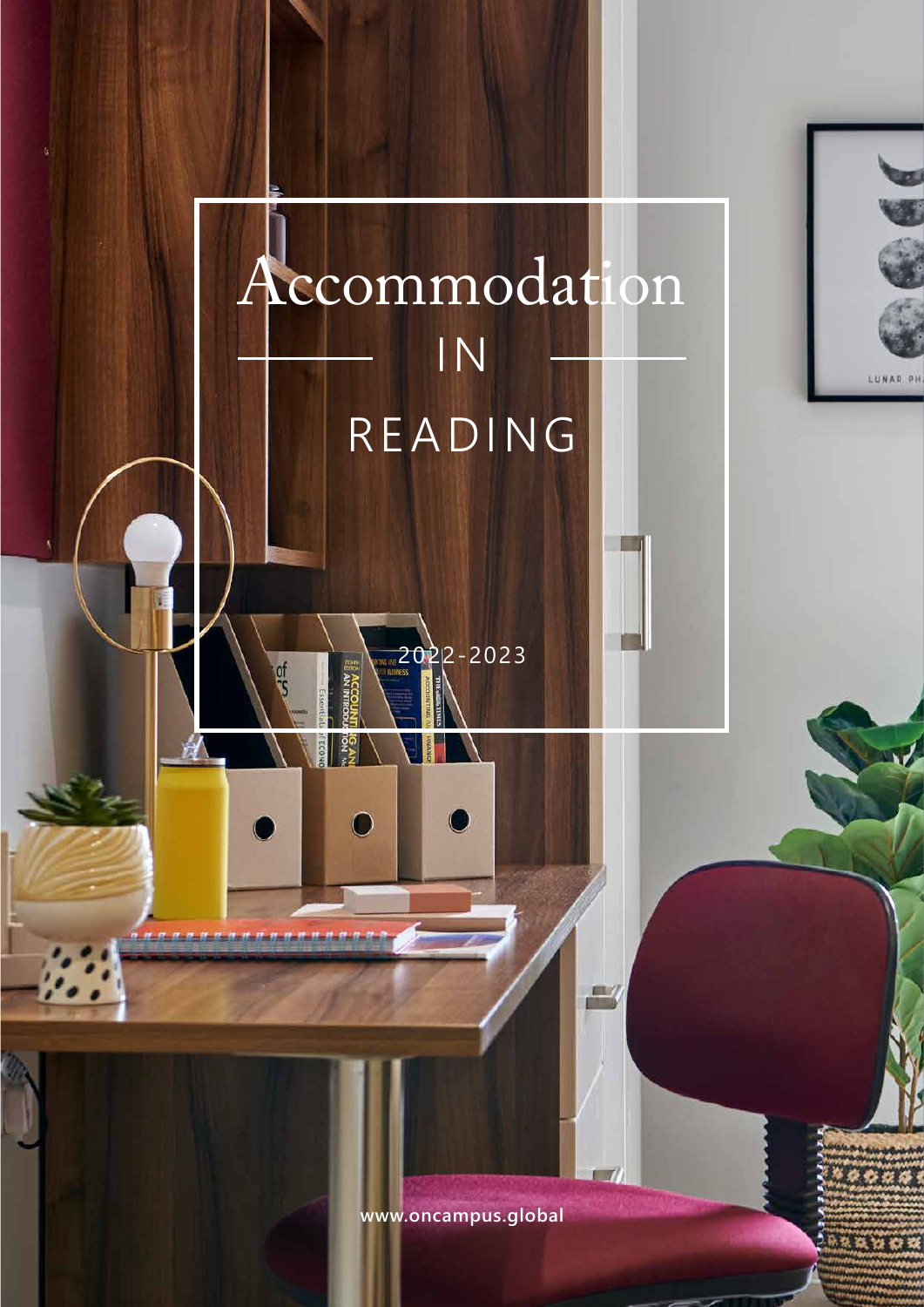# ONCAMPUS **READING**

# **Welcome**

# **We look forward to welcoming you to ONCAMPUS Reading.**

**The Accommodation Team**

Booking with us ensures that you will have a safe, comfortable environment, and that you will be housed with other **ON**CAMPUS students, which is a great opportunity to make friends!

We have two different accommodation options for you to book which offers good value for money. We strongly recommend booking early as accommodation places sell out fast. In the following pages you will find lots of information on your choices and at the back of this pack there is a quick summary table. There is also a price list and details on how to reserve a room.

If you have any questions that are not covered in this guide, or you just want some advice, please contact us at liveinreading@oncampus.global and we will be happy to help.

**ONCAMPUS aims to make sure that finding a place to live while you study with us is quick and easy. It is very important that you have a place to stay when you arrive in the UK, and while you can choose to organise your own accommodation, we strongly recommend that all students book a room through our free service.**

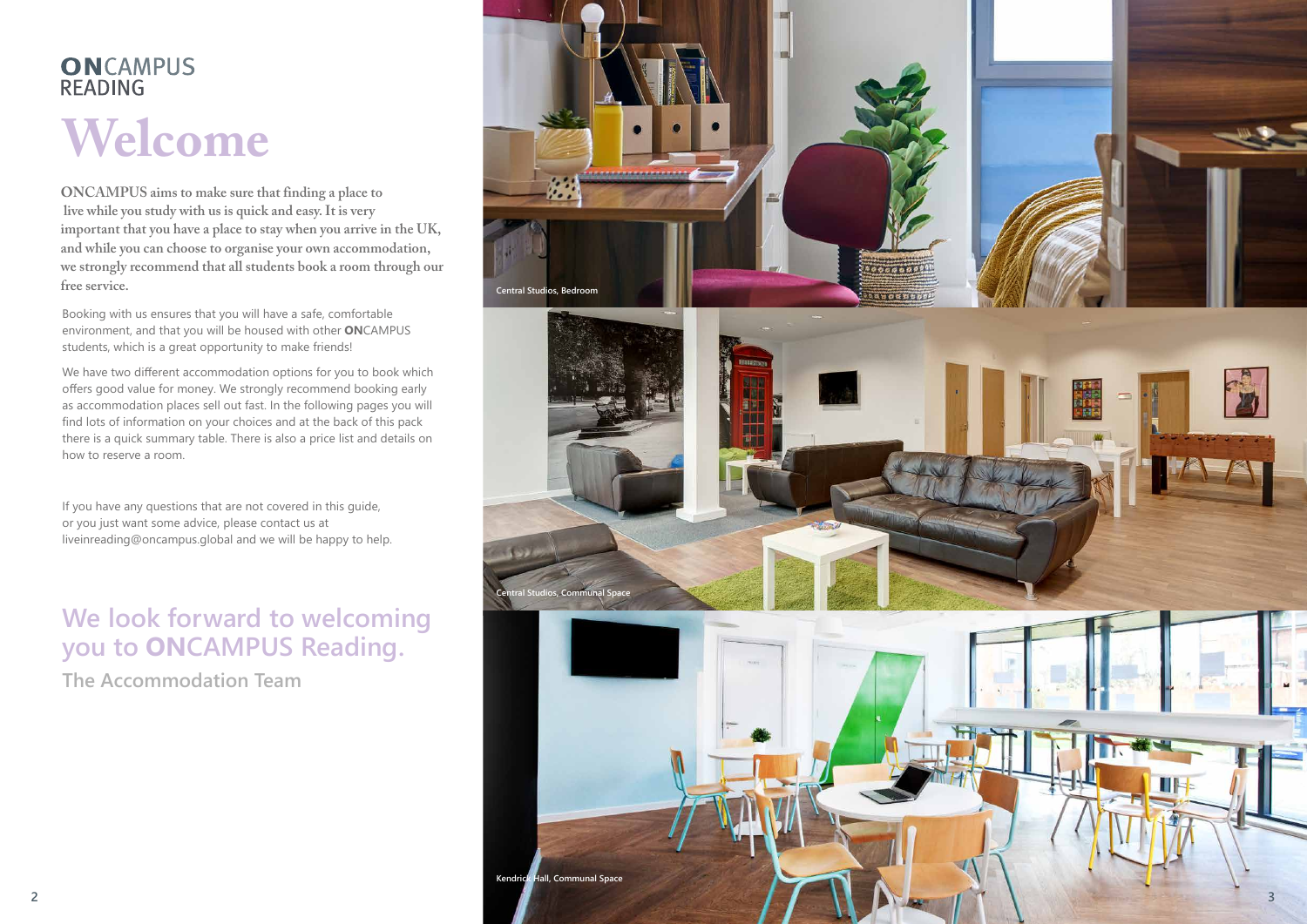Located in the heart of Reading, Central Studios is a contemporary purpose built student accommodation in the town centre. There are two different spacious studio options for you to choose from and the residence has a variety of huge social areas to enjoy with TVs, table football, and study spaces, there is even a rooftop terrace with views of the city.

Each studio is furnished with a comfy bed and plenty of storage, with your own en-suite shower room and kitchenette with breakfast bar.

There is a great network of buses in Reading, with many different options for you to take advantage of. Easy travel options to the town centre and University of Reading campuses are available, some buses even run 24/7. Travel times to **ON**CAMPUS is 25 minutes via bus.



| Study spaces               |  |
|----------------------------|--|
| Cinema room                |  |
| Rooftop terraces           |  |
| TVs / Table football       |  |
| CCTV & secure access       |  |
| All utility bills included |  |
| Wi-Fi                      |  |
| On-Site management         |  |
| Secure cycle storage       |  |



### **Central Studios STUDIO**



# ← Facilities Include: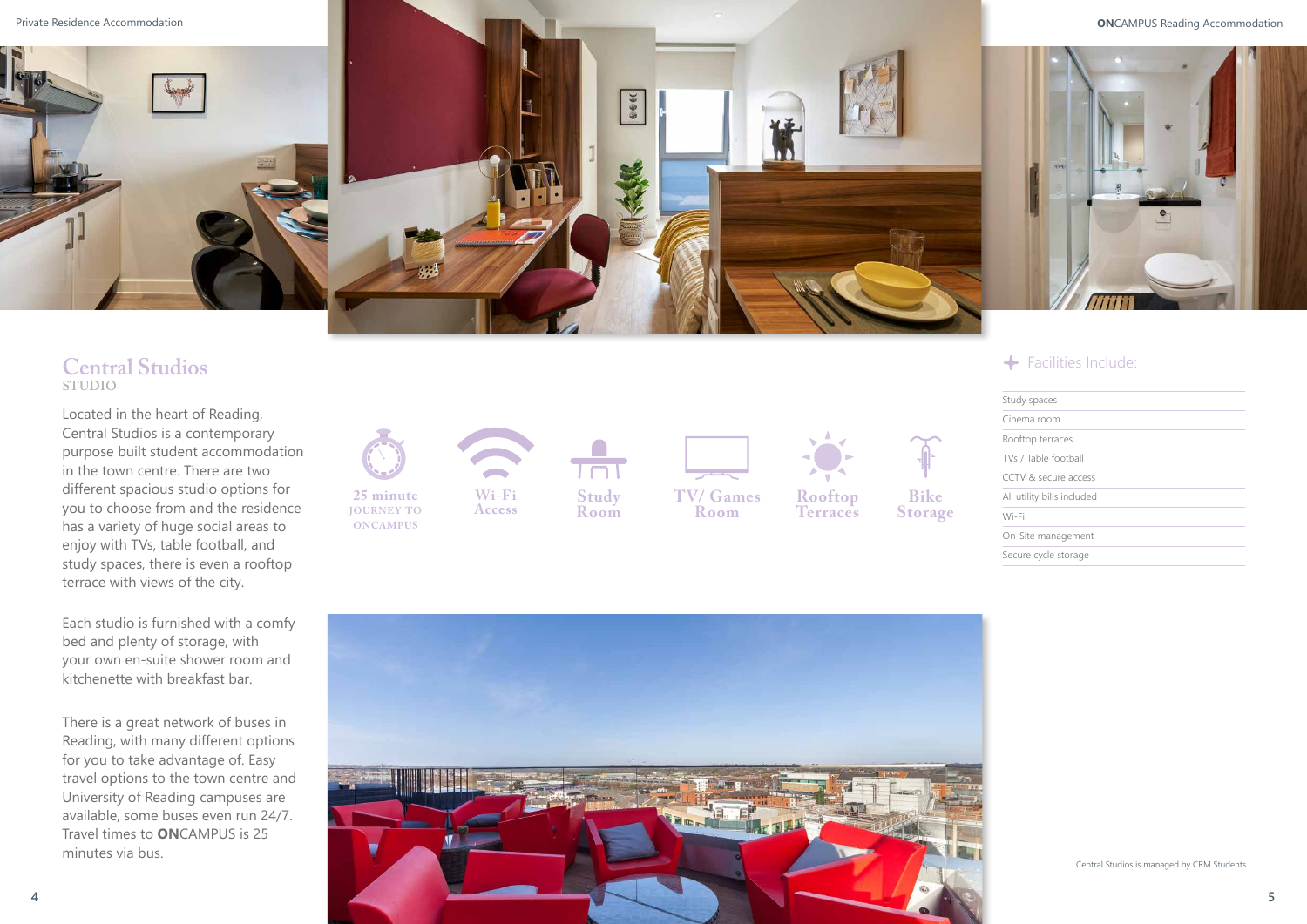Located a short journey away from **ON**CAMPUS Reading, Kendrick Hall overlooks a spacious landscape courtyard and offers comfortable and modern ensuite rooms.

The residence includes a fantastic common room, complete with comfy seating as well as a TV and a free foosball table, making it the perfect place to unwind with friends after a long day of lectures.

Kendrick Hall is in a great location with shops, restaurants, and movies at the Oracle Centre in just 10 minutes! Five minutes further, across the River Kennet, you'll find loads of eateries and entertainment in Reading town centre to enjoy.

**14 minute journey to oncampus**



**Access**

 $T \Box T$ 

**Communal study space**



Common room/games room Communal study space Outdoor social space All utility bills included Wi-Fi Bike storage Vending machine CCTV & secure access



**social space**



**Bike Storage**

**24/7 assistance and onsite service team**



# ← Facilities Include:

### **Kendrick Hall EN-SUITE**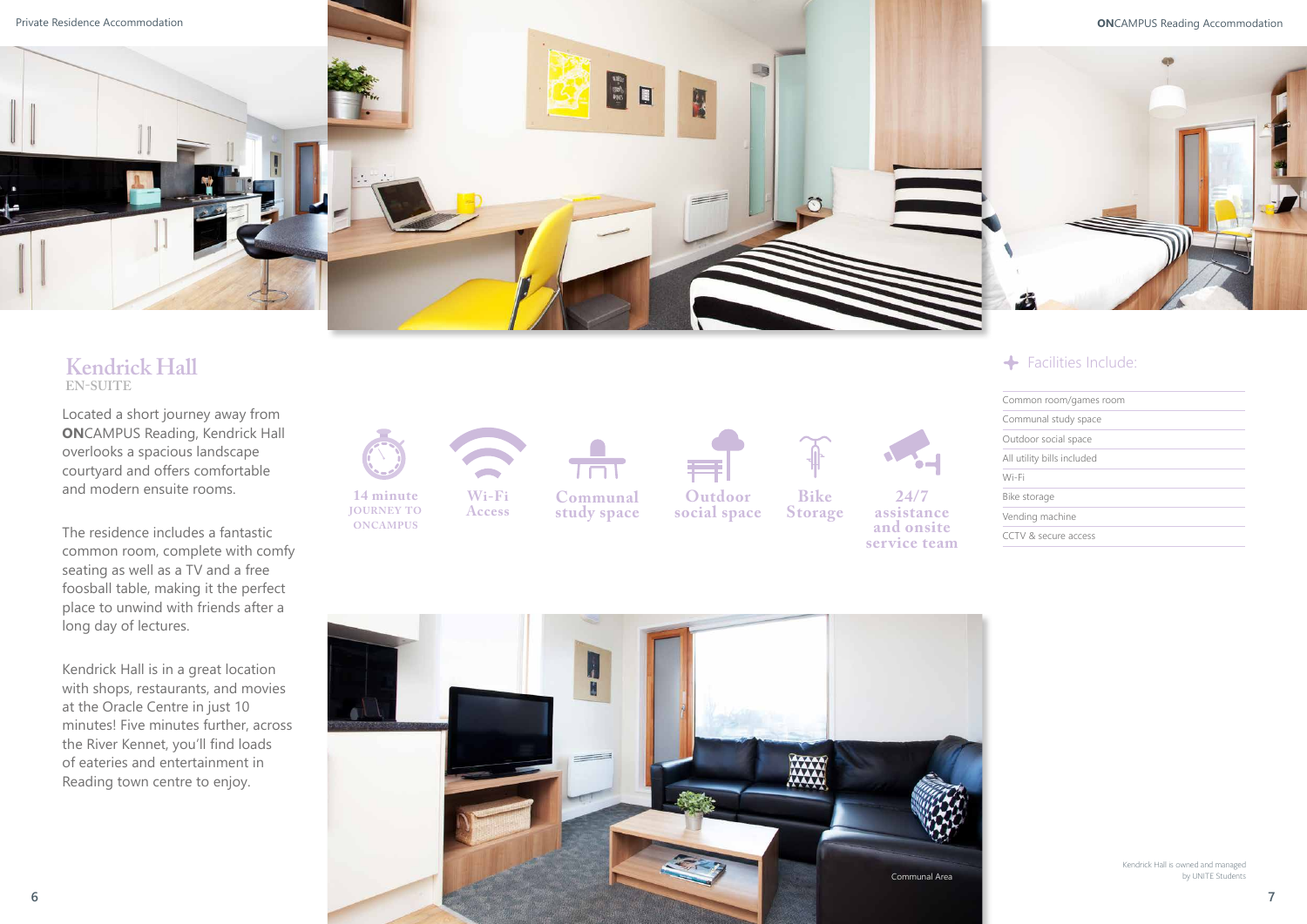# Accommodation overview **How to apply**

| <b>Residence</b>                             | <b>CENTRAL STUDIOS</b>             |                          | <b>KENDRICK HALL</b>     |
|----------------------------------------------|------------------------------------|--------------------------|--------------------------|
| Room type                                    | Classic Studio (18m <sup>2</sup> ) | Deluxe Studio $(21m^2)$  | Ensuite                  |
| <b>Bathroom</b>                              | Private                            | Private                  | Private                  |
| <b>Kitchen</b>                               | Private                            | Private                  | Shared                   |
| Catering                                     | Self-catered                       | Self-catered             | Self-catered             |
| <b>Bedding Pack</b>                          | Included                           | Included                 | Included                 |
| Internet<br>access                           | Up to 100mb/s                      | Up to 100mb/s            | Up to 100mb/s            |
| <b>Distance travel to</b><br><b>ONCAMPUS</b> | 25-minute<br>bus journey           | 25-minute<br>bus journey | 14-minute<br>bus journey |
| Age suitability                              | $18 +$                             | $18+$                    | $16+$                    |
| Refundable<br>deposit<br>payment             | £250                               | £250                     | £250                     |
| Price per term                               | £3,200                             | £3,300                   | £3,050                   |

Book your flight and let us know your arrival date. If you need an airport pick up

we are happy to provide you

with a quote



**5**

We will reserve your room and send you a booking confirmation We will confirm availability and send you a room offer



Complete and return the Accommodation Application Form to **liveinreading@oncampus.global**

 $\overline{\phantom{a}}$ **4**  $\overline{\checkmark}$ 



Arrive in the UK and collect your room keys!

**6**

**Airport pick-up** Please contact **liveinreading@oncampus.global** and we will be happy to assist in booking an airport arrival transfer.

**Don't miss out!** We recommend booking your room as soon as possible to ensure your preferred choice is available.

Read and accept your room offer and return it back to us with your initial payment